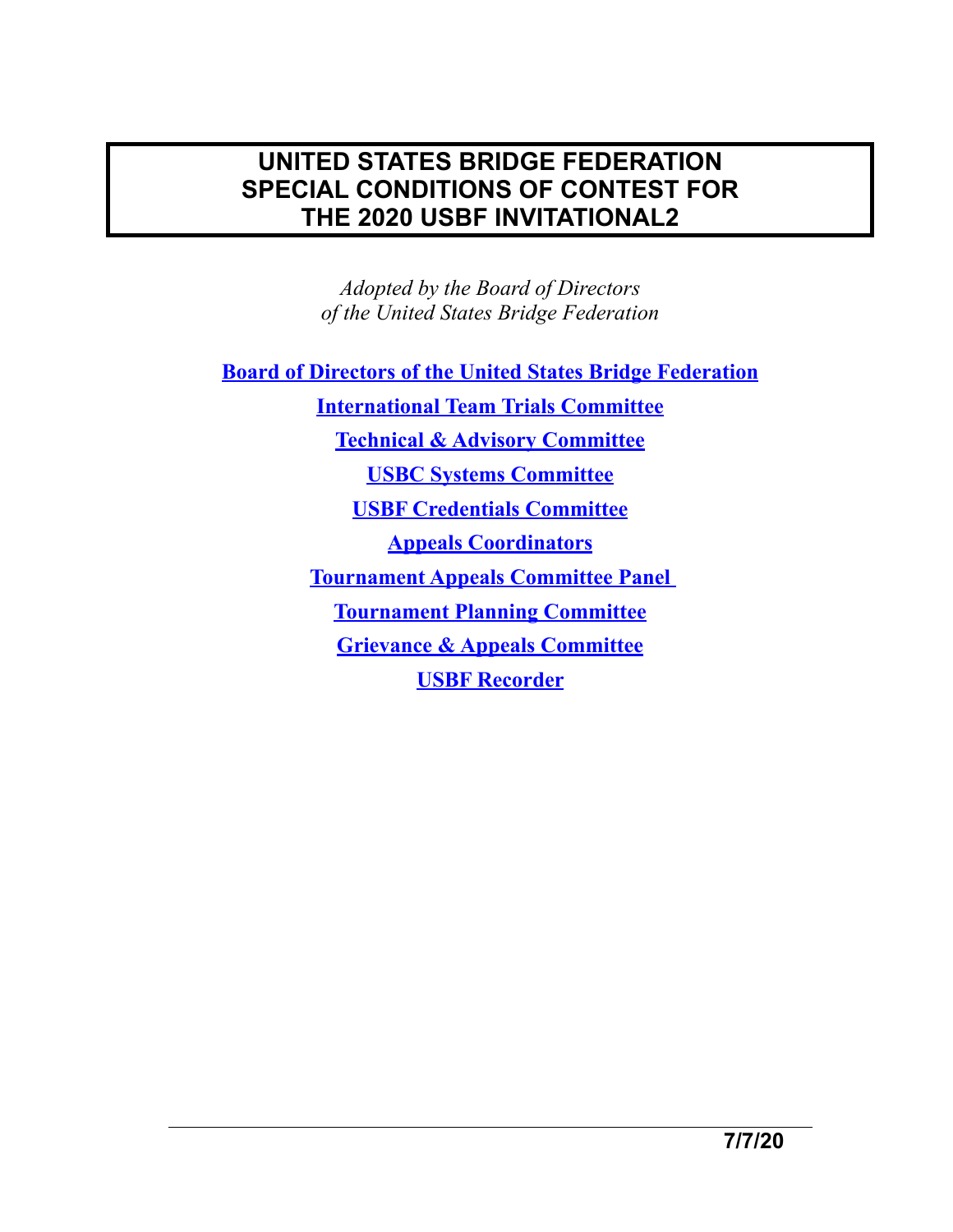## 2020 USBF Invitational 2 Table of Contents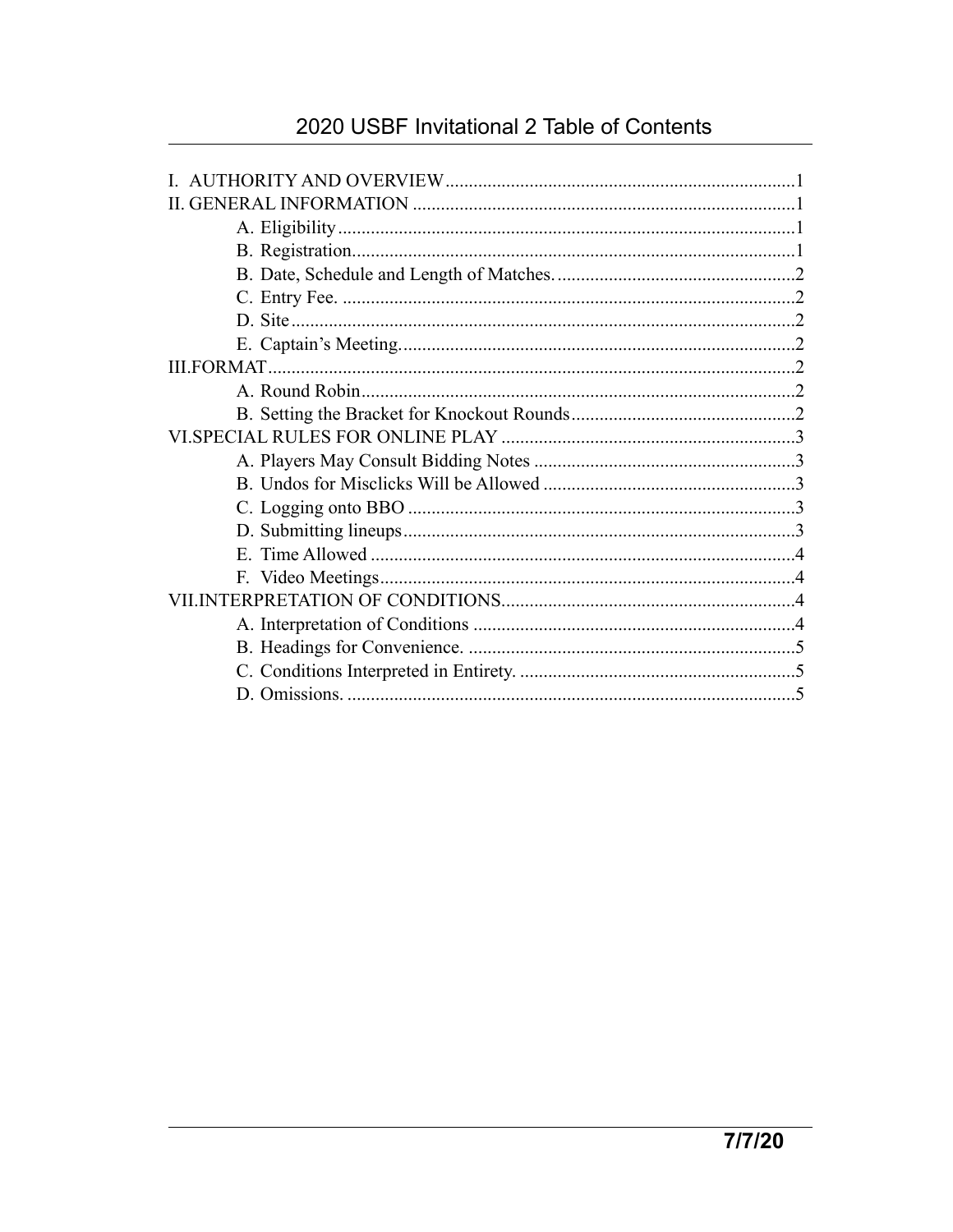## **I. AUTHORITY AND OVERVIEW**

<span id="page-2-0"></span>These Conditions of Contest may not be changed after commencement of play except for emergency changes. The [General Conditions of Contest](http://usbf.org/docs/COC/General-CoC.pdf) for USBF events apply to this event except as otherwise provided in these Conditions of Contest.

The 2020 USBF Invitational2 (INV2) is held under the authority of the United States Bridge Federation (USBF). This is a stand alone, online event, with no influence on any future USBF event and no rewards to the winning team.

The USBF will not try to provide security for this event, as when a USBC is held online. However, players have the same ethical obligations in this event as in USBCs, and they are subject to the same potential penalties. If an expert committee finds that any player covertly communicated with his/ her partner or unethically obtained information about any other player's hand, the player will be subject to discipline, which may include suspension or expulsion from the USBF.

# **II. GENERAL INFORMATION**

## <span id="page-2-2"></span>**A. Eligibility**

<span id="page-2-1"></span>Each team must have from 4 to 6 players. Each player in INV2 must be a USBF Active Member. Any player who has not paid his or her 2020 dues by August 1, 2020 will not be eligible to play in the event.

## <span id="page-2-3"></span>**B. Registration.**

Teams enter the event by [registering online](https://usbf.org/about-usbf/enter-usbf-invitational-2) on the USBF org website. This link will only work if you are logged in to the USBF site.

Entries will close when 16 teams have entered the event or at 11:59 pm EDT on Saturday, July 18th, 2020, whichever comes first. An entry will not be valid until there are at least 4 players listed on the entry form - if more than 16 teams enter, teams with fewer than 4 players listed will be deemed to have entered later than teams with 4 or more players. If an odd number of teams less than 16 has entered by the closing date, one additional team will be accepted.

Registered teams may add or subtract players as they wish, (advising the USBF by sending an email to the [USBF Secretary](mailto:marteljan@gmail.com?subject=INV2%20roster%20change)), until August 6, 2020.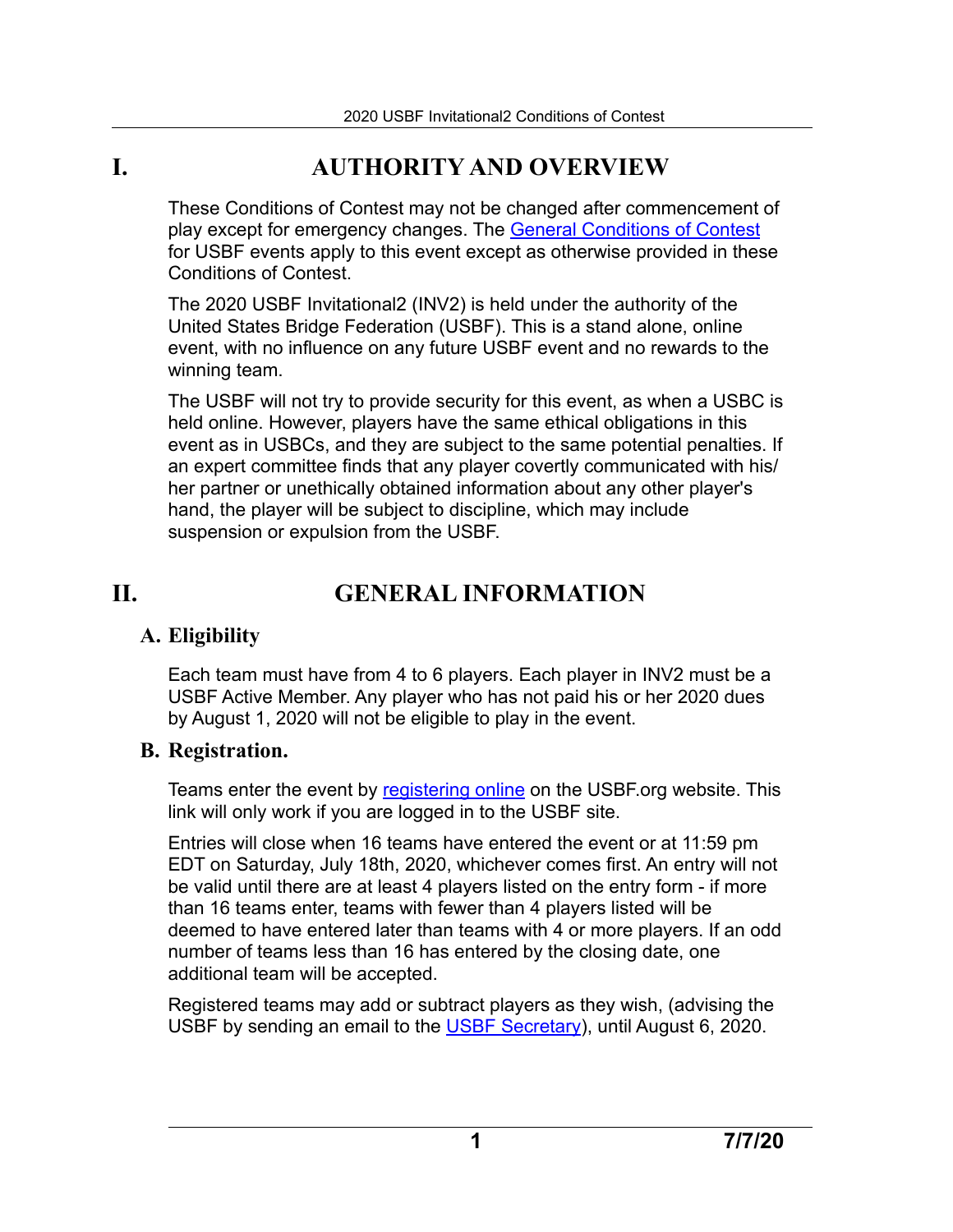## <span id="page-3-0"></span>**B. Date, Schedule and Length of Matches.**

From Saturday, August 8, 2020 to Monday, August 10, 2020, there will be a 3 day Complete Round Robin; On Friday, August 14 there will be a 56 board Quarterfinal played in 4 segments; on Saturday, August 15 there will be a 56 board Quarterfinal played in 4 segments; on Sunday, August 16 there will be a 60 board Final played in 4 segments; a vote of all teams entered in the event determined the format for the KO stages. Play will start at 2:00 pm EDT on each day.

#### <span id="page-3-1"></span>**C. Entry Fee.**

The entry fee for the event is \$300.

## <span id="page-3-2"></span>**D. Site**

The site of the 2020 INV2 is BBO.

## <span id="page-3-3"></span>**E. Captain's Meeting.**

The Director In Charge (DIC) or DIC's designee may convene a captain's meeting before the Round Robin stage, the QF stage, and any other stage. Topics may include: conditions clarifications, seed selection, seating, system summary form, convention cards, tampering, reporting of scores, score corrections and slow play procedures.

## **III. FORMAT**

## <span id="page-3-5"></span>**A. Round Robin**

<span id="page-3-4"></span>Eight of the Round Robin teams will qualify for the Quarterfinal. The Round Robin order of play will not be announced in advance and teams will have to submit their lineups before knowing their opponent for a match.

## <span id="page-3-6"></span>**B. Setting the Bracket for Knockout Rounds**

The bracket is set before the start of the first knockout round. The bracket is determined as follows:

The winner of the Round Robin will be assigned bracket position 1 and will choose its Quarterfinal opponent from the teams that finished 5-8 in the Round Robin. The teams that finished 2-4 in the Round Robin may make themselves available to be chosen. The team chosen by the Round Robin winner will be assigned bracket position 8. The team that finished 2nd in the Round Robin will be assigned bracket position 2 and will choose its Quarterfinal opponent from the remaining teams that finished 5-8. The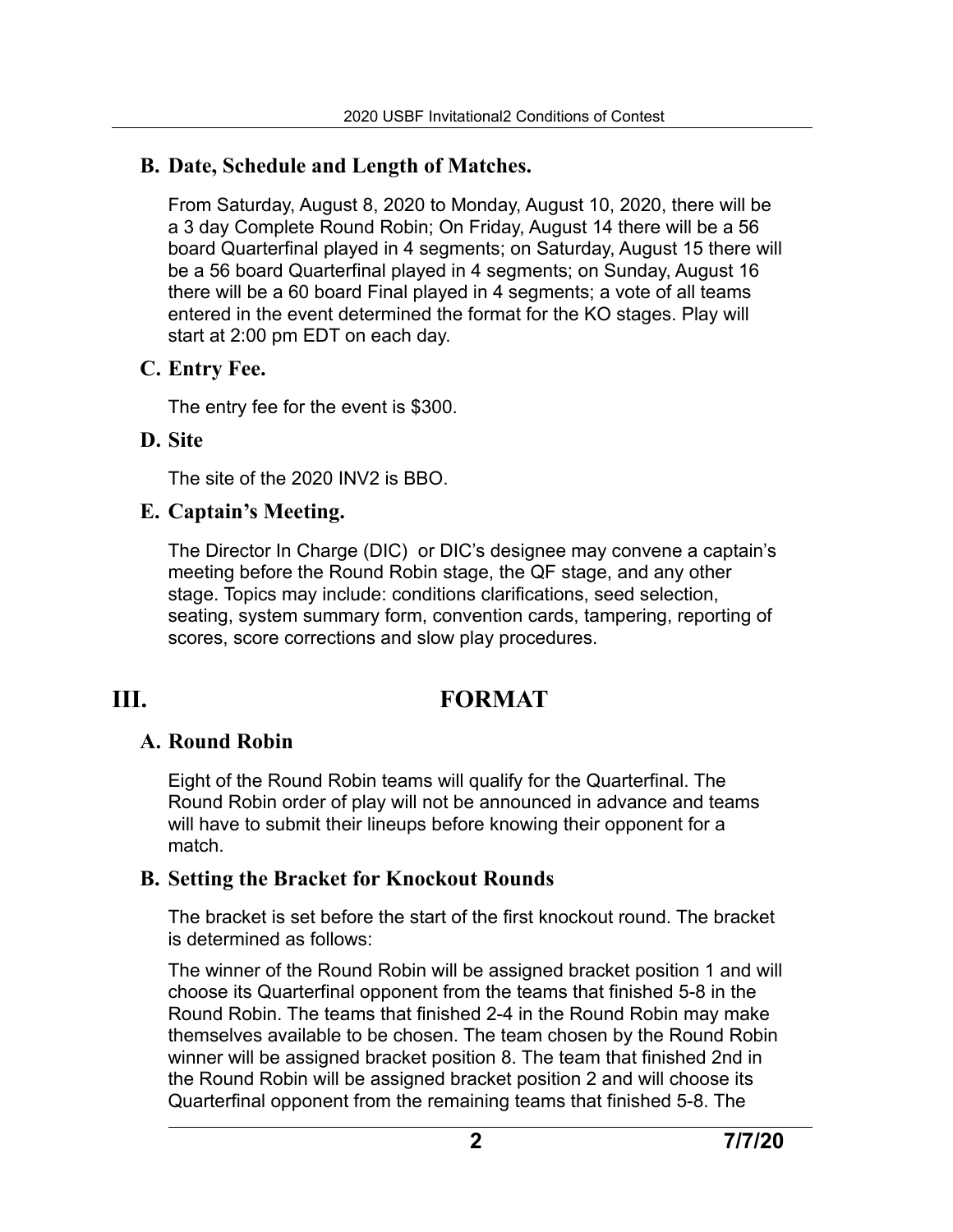teams that finished 3-4 in the Round Robin may make themselves available to be chosen. The team chosen by the 2nd place Round Robin team will be assigned bracket position 7. The teams that finished 3rd and 4th in the Round Robin will be randomly assigned bracket positions 3 and 4. The remaining 2 teams will be randomly assigned bracket positions 5 and 6.

## **VI. SPECIAL RULES FOR ONLINE PLAY**

## <span id="page-4-1"></span>**A. Players May Consult Bidding Notes**

<span id="page-4-0"></span>During the bidding, players may consult their bidding notes. No other aids to memory, including but not limited to calculators, lists of percentages, optimal ways to play suit combinations, and notes about defensive carding, may be used during the event. The time used for such consultation will be charged against the player who has done so, and if the table is late and one player has consulted notes frequently the presumption will be that that player is at fault for the lateness.

## <span id="page-4-2"></span>**B. Undos for Misclicks Will be Allowed**

Any player who accidentally clicks on the wrong bid or card ("misclick") may ask for an undo and the opponents must allow the undo. The request for an undo must be made before the partner of the person requesting the undo has acted.

## <span id="page-4-3"></span>**C. Logging onto BBO**

Each player who is playing in a Round Robin match or KO segment must be logged onto BBO at least 5 minutes before the scheduled start of play. Play for a segment cannot be started until all of the players in all of the matches are on BBO. If a player is late for the start of a Round Robin match or KO segment, his or her team will lose 1 VP or 3 IMPs for every minute the player is late.

## <span id="page-4-4"></span>**D. Submitting lineups**

- 1. Round Robin
	- A. Each team must submit its lineup for the first 2 matches of the day to the DIC at least one hour before play commences.
	- B. Each team must submit its lineup for the 3rd match of the day before commencing play in the 2nd match, for the 4th match of the day before commencing play in the 3rd match, and for the 5th match of the day before commencing play in the 4th match.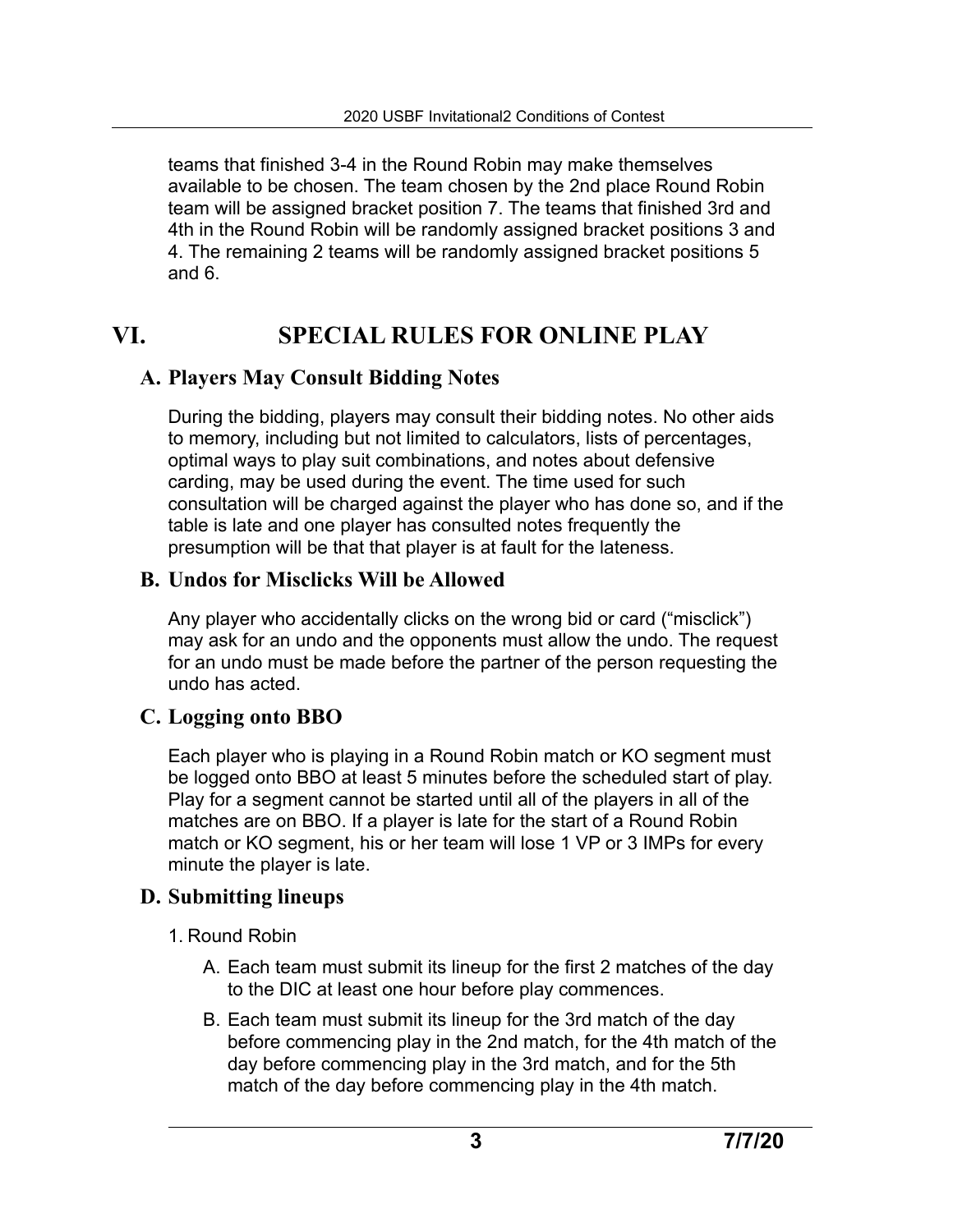- C. The lineup submitted should list the BBO name of each player and the exact seat (N, S, E, W) in which the player should be placed.
- 2. KO Segments

Seating rights for KO segments will be determined as set forth in the USBF General Conditions of Contest. At least 10 minutes before the start of play for each segment, the team that does not have seating rights will submit its lineup for the segment to both the DIC and the other team. Within 5 minutes of receiving the opposing team's lineup, the team with seating rights will submit its lineup to the DIC and the other team. Submission may be by email or in a Zoom meeting or using BBO chat.

## <span id="page-5-0"></span>**E. Time Allowed**

The play schedule will be based on 7.5 minutes per board.

## <span id="page-5-1"></span>**F. Video Meetings**

- 1. The Captains' Meetings will be held on Zoom. All team captains and any player who is interested in attending a Captains' Meeting should accept the invitation to join the Zoom meeting, which will be designated as USBF INV2 followed by the day.
- 2. During play, screen mates (N&E, S&W) must participate in a chat session. They may either join the Zoom meeting and be assigned to individual breakout rooms before play commences to chat with each other during the segment or arrange with each other for a chat session on some other platform. Video is not required for these sessions. Players should continue to alert and briefly explain their bids in BBO, even though they are able to provide a more extensive verbal description to their screen mate.
- 3. After both tables have completed play of a Round Robin match or KO segment, the players from a team may ask to be "moved" to their team's Zoom "home table" to compare scores and discuss things, including deciding their lineup for future Round Robin matches.

## **VII. INTERPRETATION OF CONDITIONS.**

## <span id="page-5-3"></span>**A. Interpretation of Conditions**

<span id="page-5-2"></span>On matters involving the interpretation of these conditions or treatments of matters not included in these conditions, the DIC in consultation with the